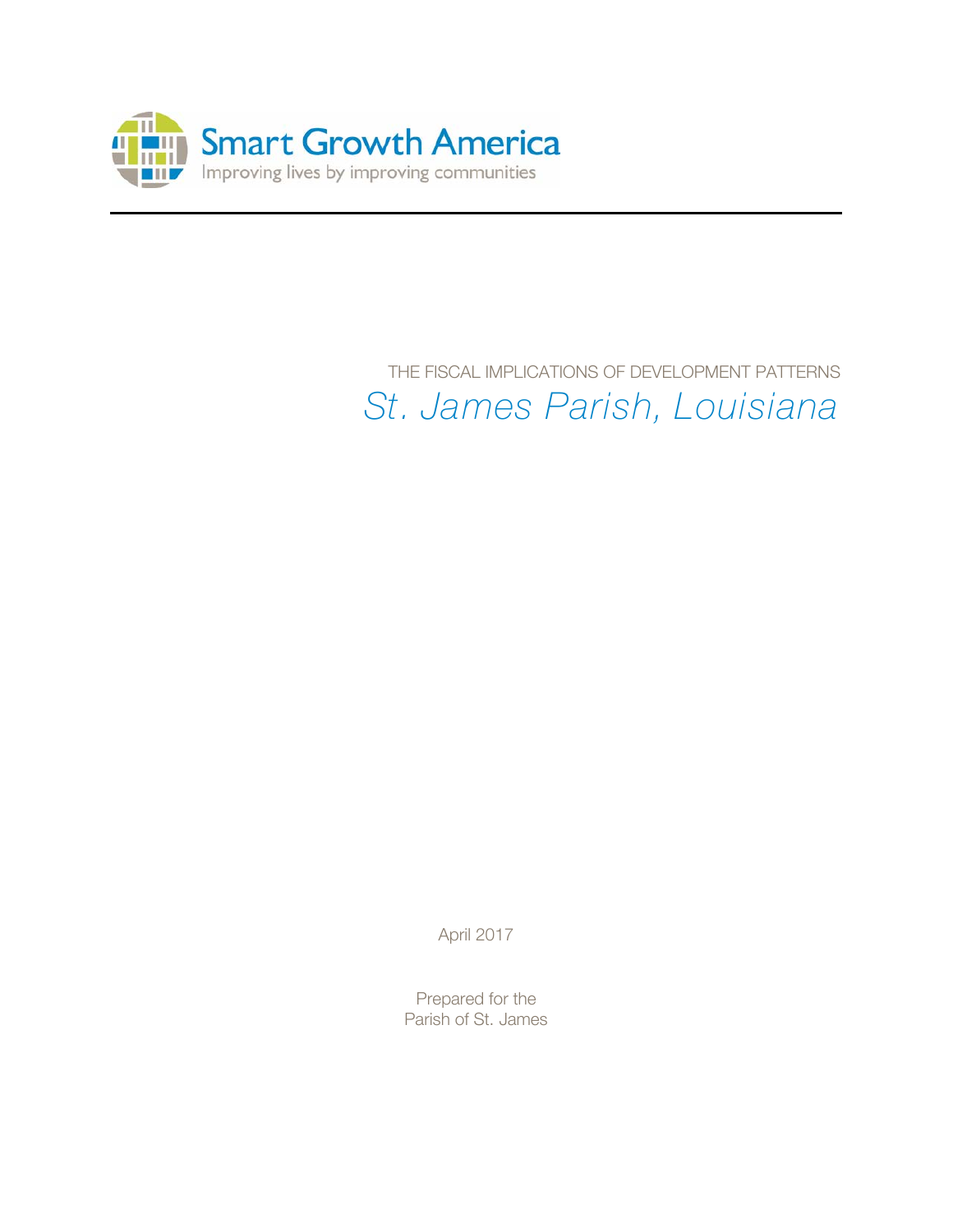## **Table of Contents**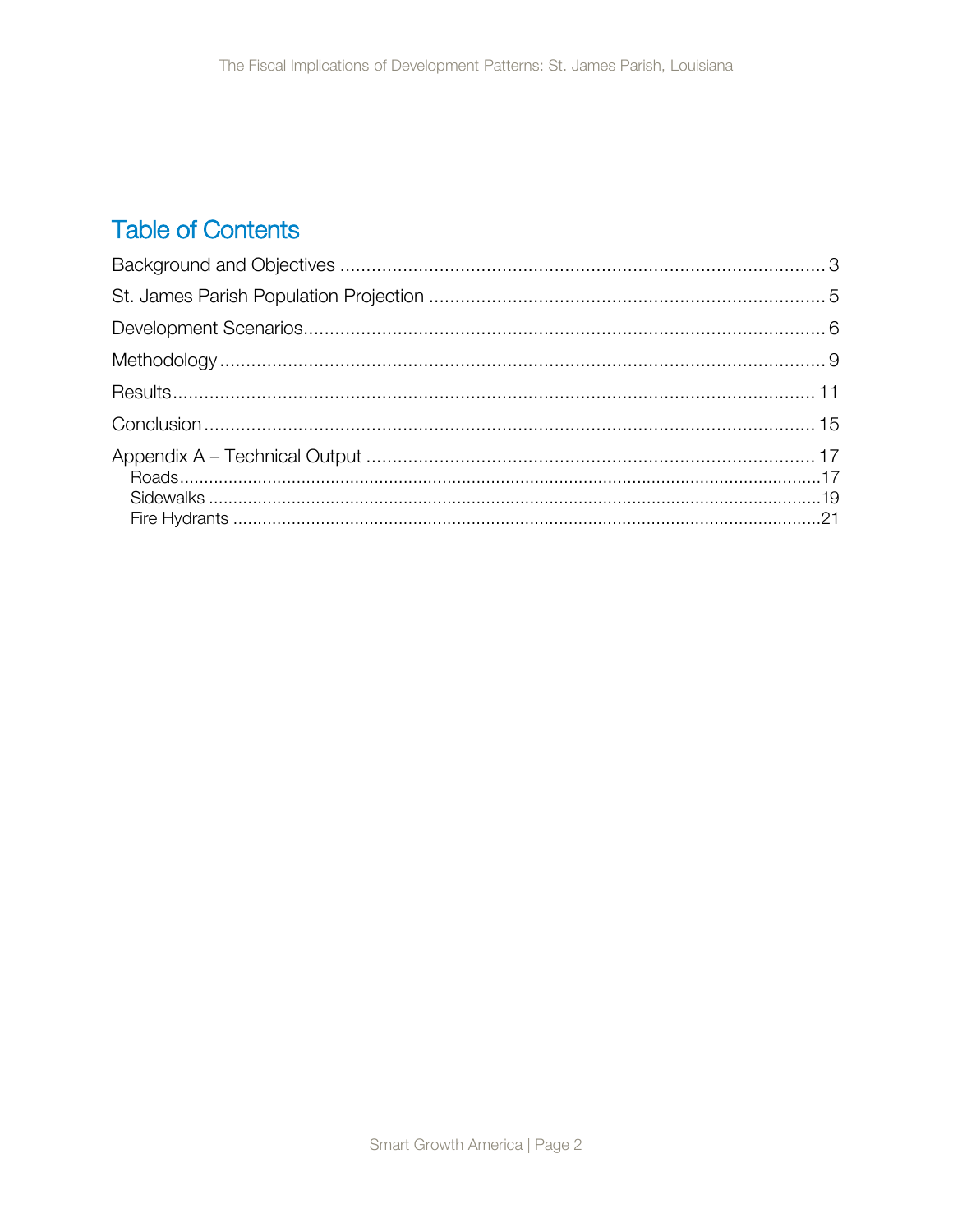# Background and Objectives

The connection between land use development patterns and the costs of providing public infrastructure and services has long been a topic of study, particularly since The Cost of Sprawl: A Detailed Analysis was published in 1974. Since that time, dozens, if not hundreds of studies have been conducted related to this topic. Most of these have concluded that "smart growth" (that is, more compact patterns of development) is associated with reduced local government spending on a per capita basis relative to sprawl (recognizing that the definition of each of those terms is not entirely consistent). Smart Growth America's *Building Better Budgets* report, published in May 2013, summarizes the results of 17 of these studies.

Yet these findings are not often included in the typical fiscal impact analysis done in connection with new development proposals. There are many reasons for this, but the inconsistent methodologies used in the above-referenced studies, as well as the time-consuming data collection efforts they involve, have likely slowed the filtering of these advanced academic findings into the "practice." Instead, most, (though not all) fiscal impact analyses rely on a simple average cost approach, which implicitly assumes that each new resident or job will add the same amount of public costs, regardless of whether they live and work in a sprawling, lowdensity development, or a high-density walkable urban one.

As part of the U.S. Department of Agriculture Rural Development program, Smart Growth America ("SGA") aims to apply our fiscal impact methodology that accounts for the increased

The Cost of Sprawl, published by the Real Estate Research Corporation in 1974, was the first study to show that providing infrastructure to low-density, sprawling development costs more than for compact, dense developments. Lowdensity development's greater distances among homes, offices, shops, etc., require more road and pipe infrastructure than would be required to serve the same number of homes and businesses in a more compact development pattern. Looked at another way, one mile of infrastructure costs roughly the same to build no matter where it is, but that mile can serve many times more people in a high-density place than in a low-density place.

cost efficiencies associated with denser development patterns. This report applies our fiscal impact methodology to the Parish of St. James, Louisiana.

Although population projections developed by SGA predict an overall decline in population for St. James Parish over the next 20 years, this analysis considers how the Parish of St. James might still accommodate isolated demand for 4 new housing developments similar to existing development patterns in the Parish. Another 4 housing developments, each similar to Bellevue Lakes within the Parish, would amount to 460 households over the next 20 years (by 2036). Density matters in terms of what new growth would cost the Parish.

We assessed three scenarios:

• A Baseline scenario with growth at densities of 2.8 people per acre (1.0 households per acre) in greenfield development similar to that observed in the Bellevue Lakes development within St. James Parish.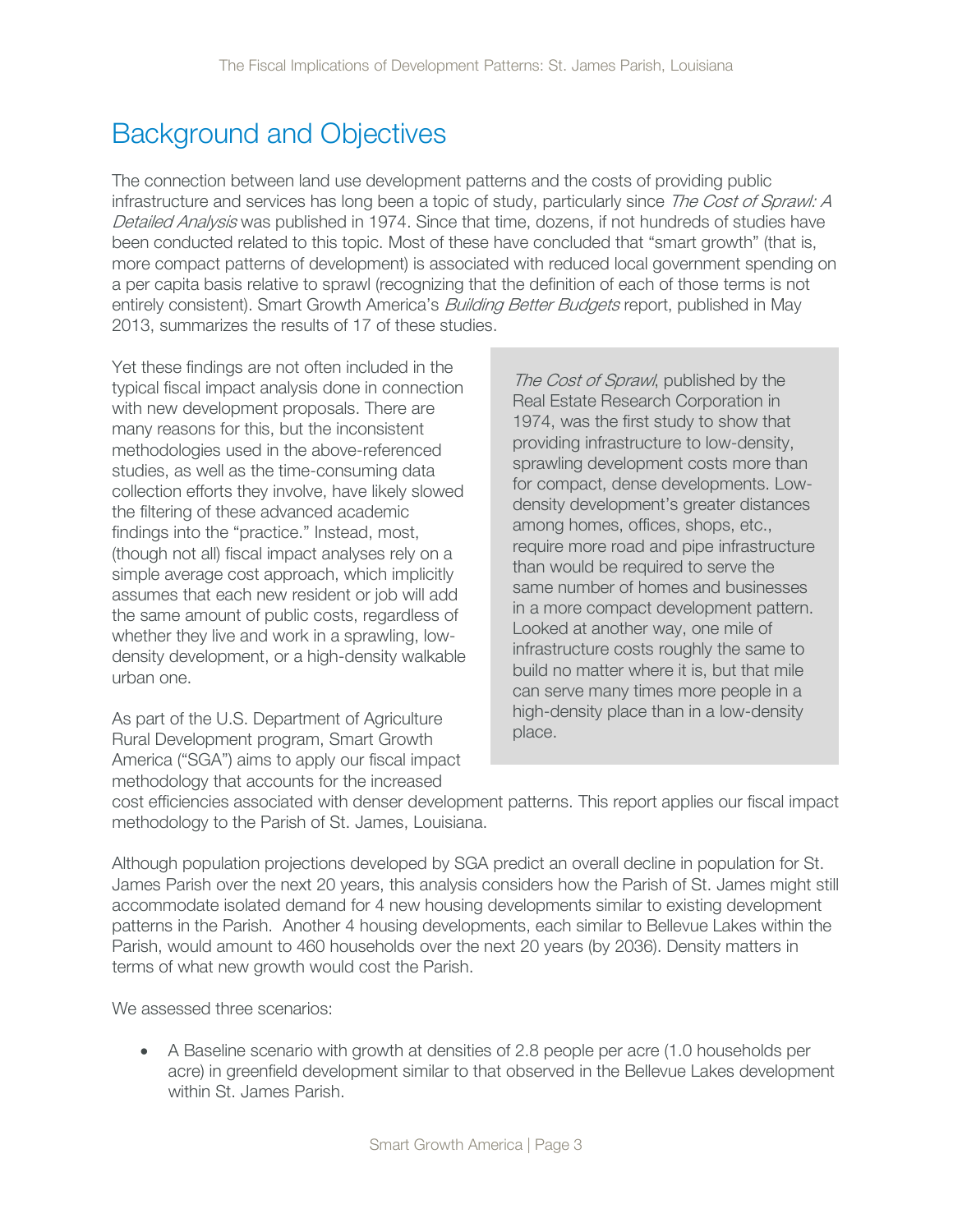- Alternative A, which uses a density of 7.0 people per acre (2.5 households per acre) for new growth and assumes all new development will be in greenfield. This density level equates to the high densities that exist within the Parish towns of Gramercy and Lutcher.
- Alternative B, which also uses 2.5 households per acre, but does so at a mix of 50 percent infill and 50 percent greenfield development.

Under the Baseline Scenario, the Parish would face a 20-year cost of [\\$34.6](#page-11-0) million in providing additional infrastructure to accommodate the new growth. The most aggressive alternative, Alternative B, costs substantially less: [\\$12.5](#page-11-1) million over 20 years. This represents a potential savings of [\\$22.1](#page-13-0) million. The cost savings are the result of reduced roadway, sidewalk, and fire hydrant costs at higher densities and infill development.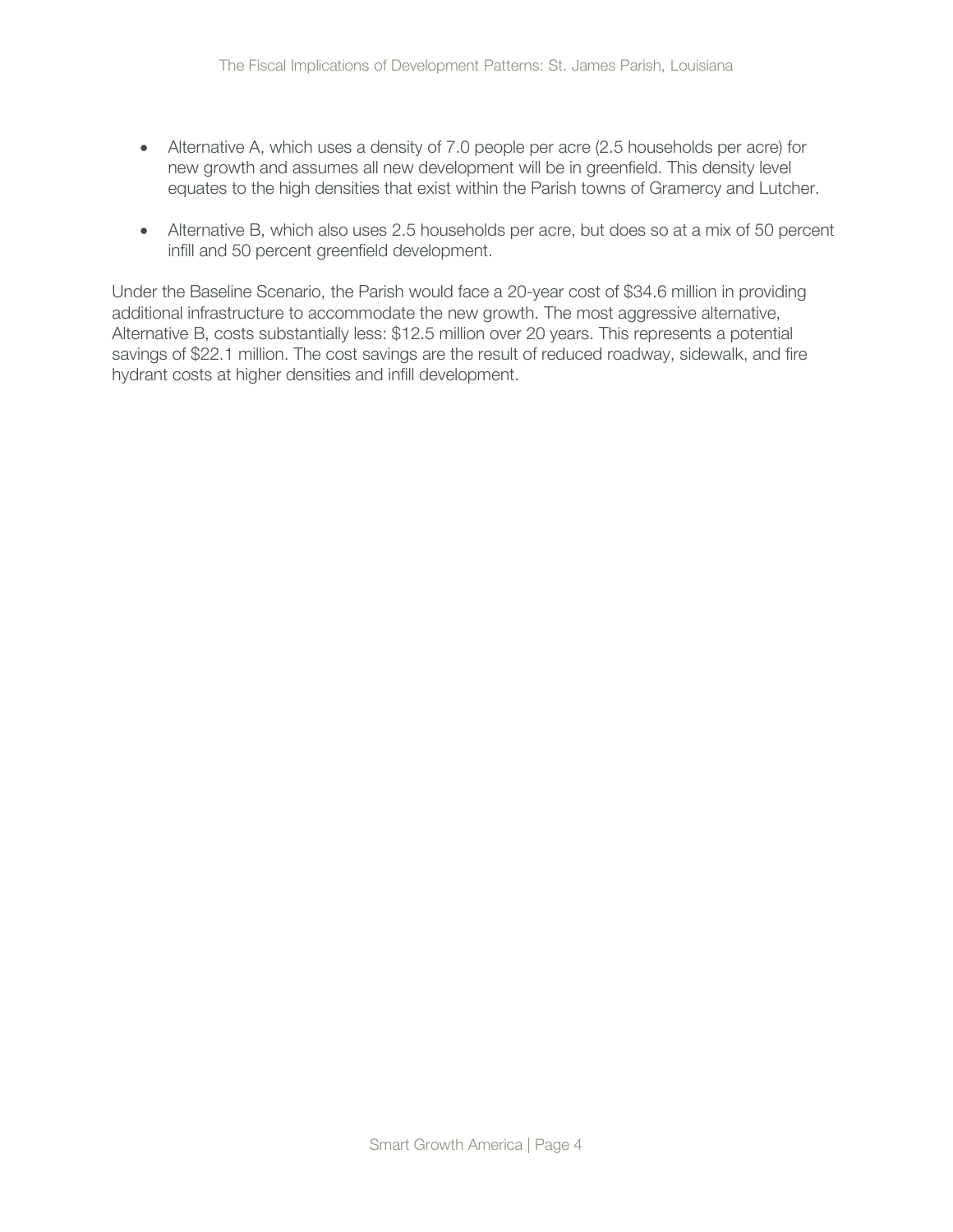## St. James Parish Population Projection

While the population of St. James Parish rose slightly in the 1990s, the population has been decreasing since 2010 according to the 2015 American Community Survey. Population projections developed by Smart Growth America project a decrease in overall population by approximately 2,300 people (about 10 percent) over the next 20 years. [Figure 1](#page-4-0) and [Table 1](#page-4-1) below illustrate the assumed population changes for the Parish of St. James.

We developed a population projection specific to St. James Parish using a cohort survival model method. This model calculates future populations based on three factors, each of which are specific both to the parish and by age, that affect population: life expectancy, birth rates, and migration trends. The projection produces a population estimate similar to that used by the [i](#page-21-0) American Community Survey, but projected an additional 20 years further to 2036.

Although the overall population is projected to decline, there is still the possibility that St. James Parish could experience isolated growth for new developments within the housing market. For example, Bellevue Lakes is a suburban development built over the past decade that contains 115 homes over an area of about 115 acres. This fiscal impact analysis addresses the question, "What would it cost to accommodate four more subdivisions, each with approximately the same number of households as Bellevue Lakes (460 additional households) over the next 20 years?" As our approach suggests, the answer depends on choices about density and infill development.



### <span id="page-4-0"></span>Figure 1 St. James, LA Population and Forecast (2016 +)

#### <span id="page-4-1"></span>TABLE 1

|            | 2016   | 2026   | 2036   | Change 2016 to 2036        |
|------------|--------|--------|--------|----------------------------|
| Population | 21,821 | 20,919 | 19,510 | n 211<br>$\sim$ , $\cup$ 1 |

*Source: Smart Growth America, 2017*

*Source: Smart Growth America, 2017*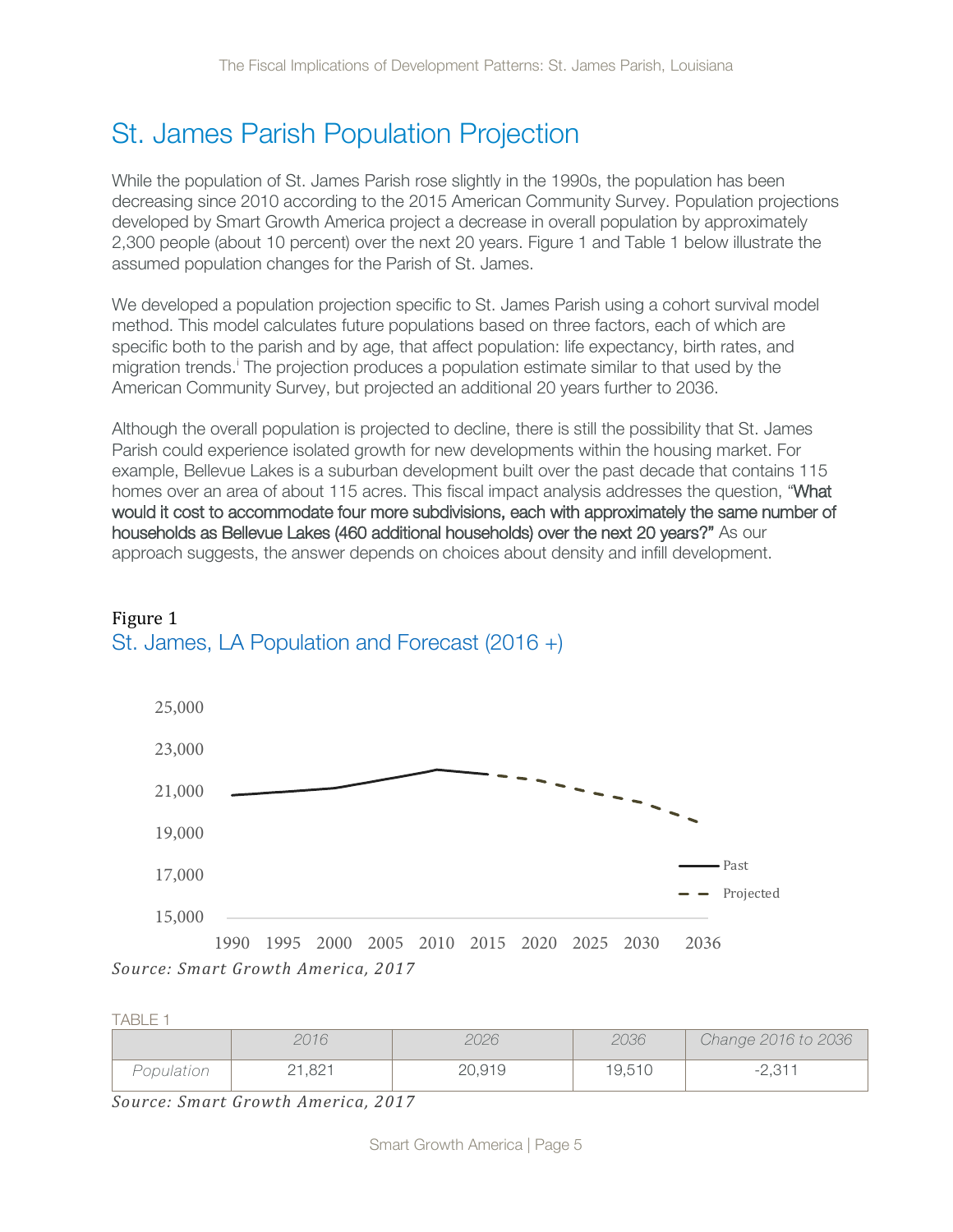### Development Scenarios

scenarios. The development of these scenarios considered factors such as existing density levels, and plausible future densities. We then used geographic information systems (GIS) analysis to divide the Parish into equal 90-acre cells, and to identify the population and job density of each cell based on U.S. Census data.<sup>[ii](#page-21-1)</sup>

Based on the GIS analysis, the existing average density in the Parish of St. James (excluding agricultural land uses) is [0.95](#page-5-0) people per acre. At St. James Parish's average household size of 2.8 people per household, this equates to [0.33 h](#page-5-1)ouseholds per acre. In other words, the average density across the entire Parish of St. James suggests that the average household is on a lot greater than 1 acre. This is despite the fact that average densities we observed in towns such as Gramercy and Lutcher were around 7 people per acre. The average density level is reduced primarily due to very low-density development within the Parish limits, especially in more rural areas.

SGA worked together with the Parish of St. James to develop alternative development

> *St. James Parish Key Stats* (Excluding Agricultural Land)

> > <span id="page-5-0"></span>0.95 people / acre AVERAGE POPULATION DENSITY

> > <span id="page-5-1"></span>0.33 households / acre AVERAGE HOUSEHOLD DENSITY

7 people / acre SCENARIO POPULATION DENSITY

<span id="page-5-3"></span>2.5 households / acre SCENARIO DEVELOPMENT DENSITY

<span id="page-5-2"></span>7 people / acre HIGHEST OBSERVED DENSITY IN ST. JAMES PARISH

[Figure 2](#page-6-0) illustrates the densities across the various analysis cells in St. James Parish. As seen, the highest population densities exist within the towns of Gramercy and Lutcher as well as within South Vacherie. Many of the traditional residential communities, represented in shades of blue in [Figure 2,](#page-6-0) have density levels ranging from 4 to 7 people per acre.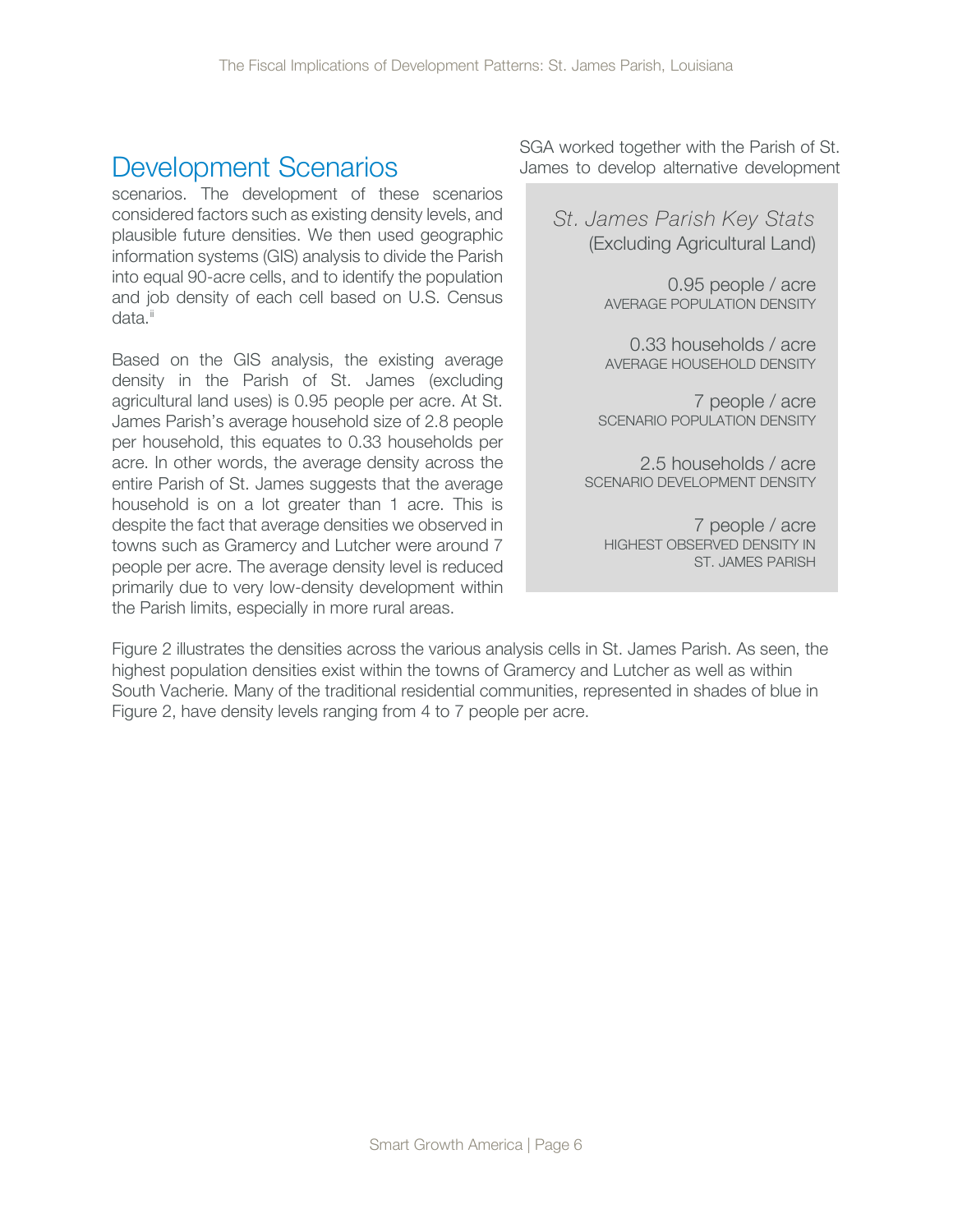

### <span id="page-6-0"></span>FIGURE 2 St. James Parish, LA Population Density, 2010

 *Source: Smart Growth America, 2017; U.S. Decennial Census, 2010*

This analysis assesses three potential development scenarios to accommodate the additional 460 households (1,360 additional residents.)

The Baseline Scenario assumes that new development would continue at an average density of 2.8 people per acre similar to the sub-development of Bellevue Lakes. This equates to a residential density of 1.0 households per acre.

Alternative A represents accommodating new growth at [7](#page-5-2) people per acre comprised completely of greenfield development. This represents about [2.5 h](#page-5-3)ouseholds per acre.

Alternative B represents the same density levels as Alternative A, [2.5 h](#page-5-3)ouseholds per acre, but incorporates a mixture of 50 percent greenfield development and 50 percent infill.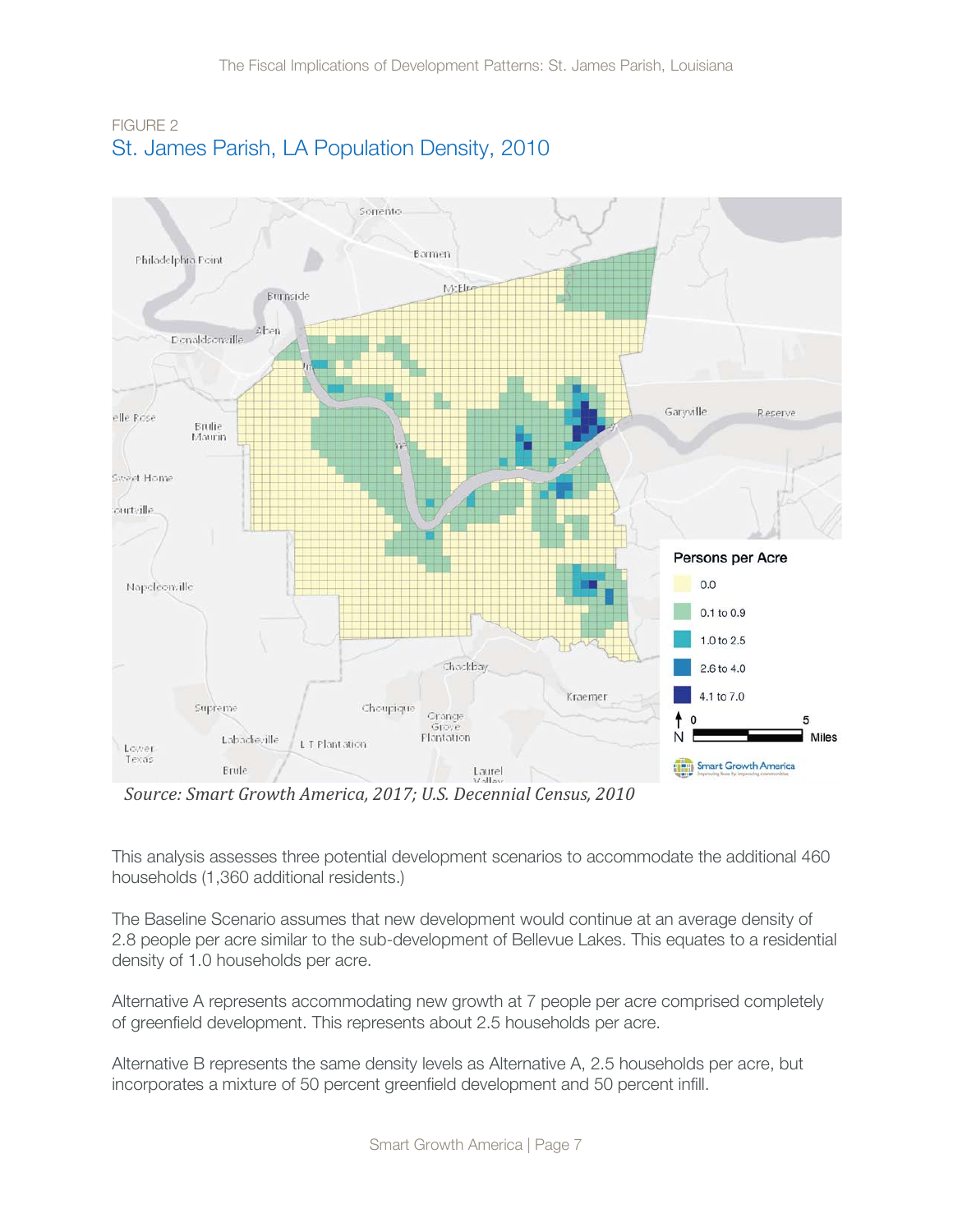#### TABLE 2 St. James Parish, LA Density Alternatives

|                          | <b>Baseline</b> | Alternative A<br>Dense<br>100% Greenfield | Alternative B<br>Dense<br>50/50 Greenfield, Infill |
|--------------------------|-----------------|-------------------------------------------|----------------------------------------------------|
| Population per<br>Acre   | 2.8             | 7.0                                       | 7.0                                                |
| <b>Total Gross Acres</b> | 460             | 75.7                                      | 75.7                                               |
| Households per<br>Acre   | 1.0             | 2.5                                       | 2.5                                                |

<span id="page-7-1"></span><span id="page-7-0"></span>Source: Smart Growth America, 2017

Accommodating the new residents at these density levels would lead to vastly different physical footprints. The Baseline Scenario would require [460](#page-7-0) acres of development; and Alternative A and Alternative B would require [75.7](#page-7-1) acres as illustrated in Figure 3. Alternative B would be built at the same density as Alternative A, but it would provide additional cost savings by using a mix of infill and greenfield development.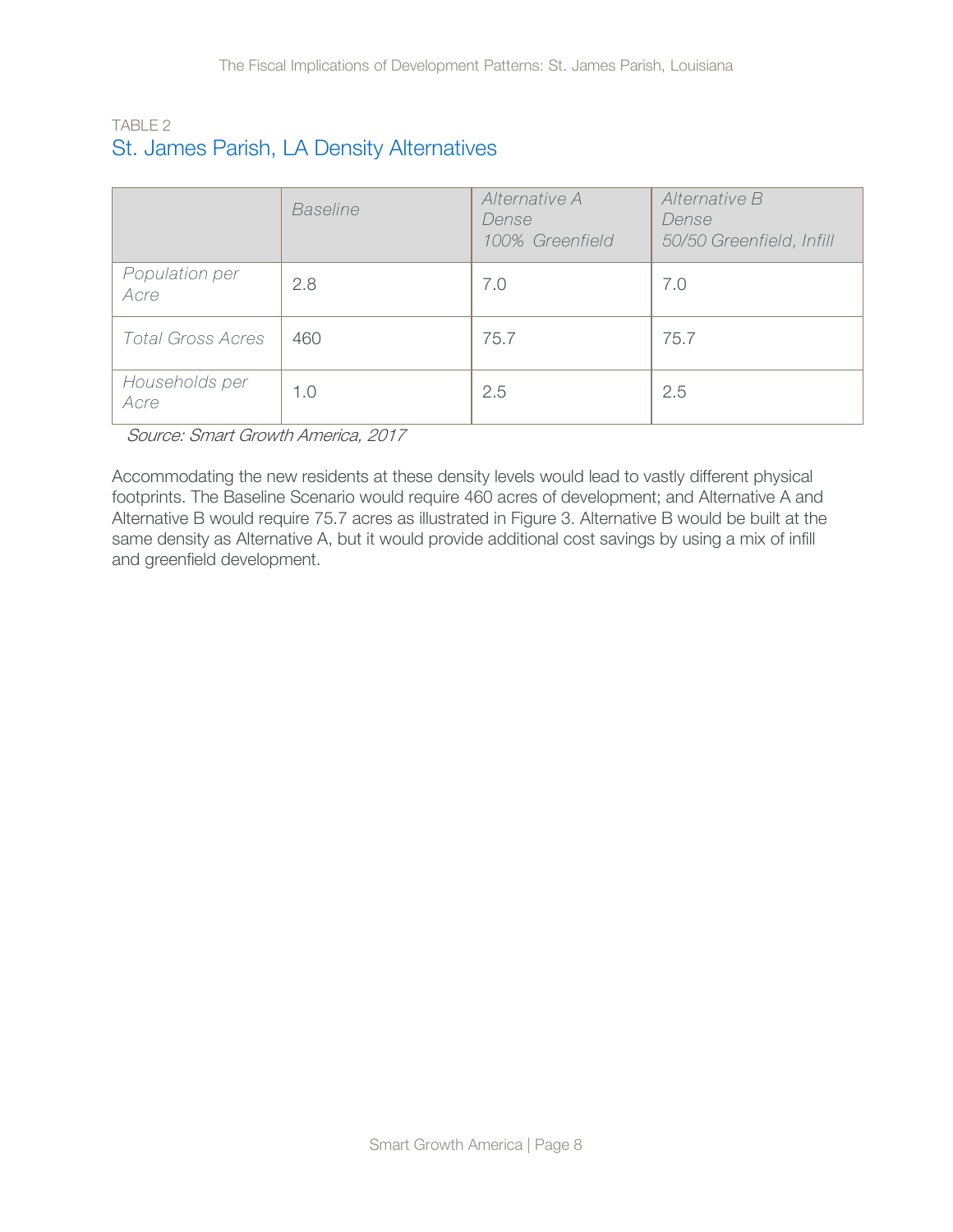## **Methodology**

This analysis is limited to three expenditure types for the Parish of St. James: Roads, sidewalks, and fire hydrants. We selected these items based on the available data from the Parish of St. James, and we consider these items for sketch planning purposes. There are many other infrastructure costs, such as storm and wastewater management, police and fire services, schools, and civic infrastructure that are also part of planning for population growth. Focusing on only these three items narrows in on costs that have a strong relationship to population

*Infrastructure items considered:*

- ROADS
- SIDEWALKS
- **FIRE HYDRANTS**

densities, which can be estimated given the sketch level planning scenarios. Because this analysis does not use all possible infrastructure items, the costs we present are likely a conservative estimate of what future development would actually cost the Parish.

For each expenditure item, the Parish of St. James provided appropriate GIS shapefiles. We then applied those infrastructure items to the 90-acre cell grid, and this process allowed us to calculate unit density (e.g. "roads per acre").

Next, we applied estimates of units per acre, for each infrastructure item, as the basis of an ordinary least squares ("OLS") regression analysis. In creating the data set, the unit of analysis was the 90-acre cell. The result is a set of models that estimates unit density (e.g. "roads per acre") as a function of population density (e.g. "people per acre"). These models allow one to estimate the amount of infrastructure unit needed per capita as a function of density. This operation is critical because it distinguishes this analysis from prior "average cost analyses."

Take [Table 3](#page-9-0) as an example, which illustrates how "road area per capita needed" quickly and drastically decreases as a function of population density. At very low levels of population there are thousands of square feet of road needed per person. At higher density this decreases to levels of less than 1,000 and even less than 500 square feet per person because roads can be shared and distributed among more people.

This scatter plot is the basis of the regression analysis. We created unique models for each infrastructure item, with each item exhibiting a similar relationship. The scatter plots, resulting regression outputs, and cost itemization are reported in Appendix A.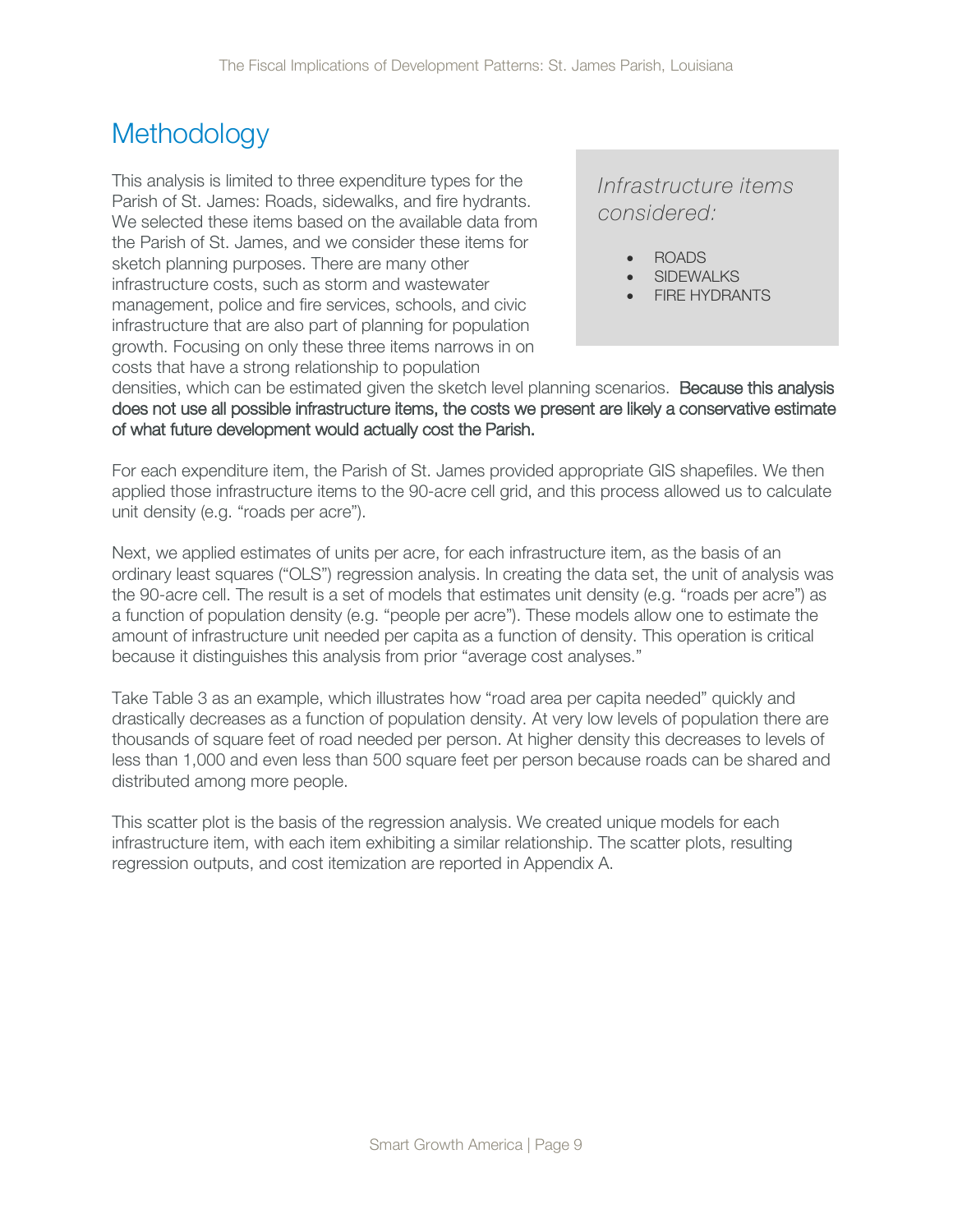<span id="page-9-0"></span>



Road Area Per Capita

*Source: Smart Growth America, 2017*

Each model estimates the quantity needed per capita, and then the total quantity of infrastructure needed. Using those total quantities, we used item-specific cost factors, each of which were developed based on SGA research and coordination with the Parish of St. James.

The final step in this analysis was to add two additional costs: the costs of financing, and operations and maintenance costs. Infrastructure items are long-term capital investments, and governments typically issue bonds to pay for these investments. This analysis assumes that the financing cost to the Parish would be 2.2 percent interest over 20-years (a typical cost of long-term municipal bonds in 2016). Finally, the analysis adds operations and maintenance costs of 5 percent.<sup>[iii](#page-21-2)</sup>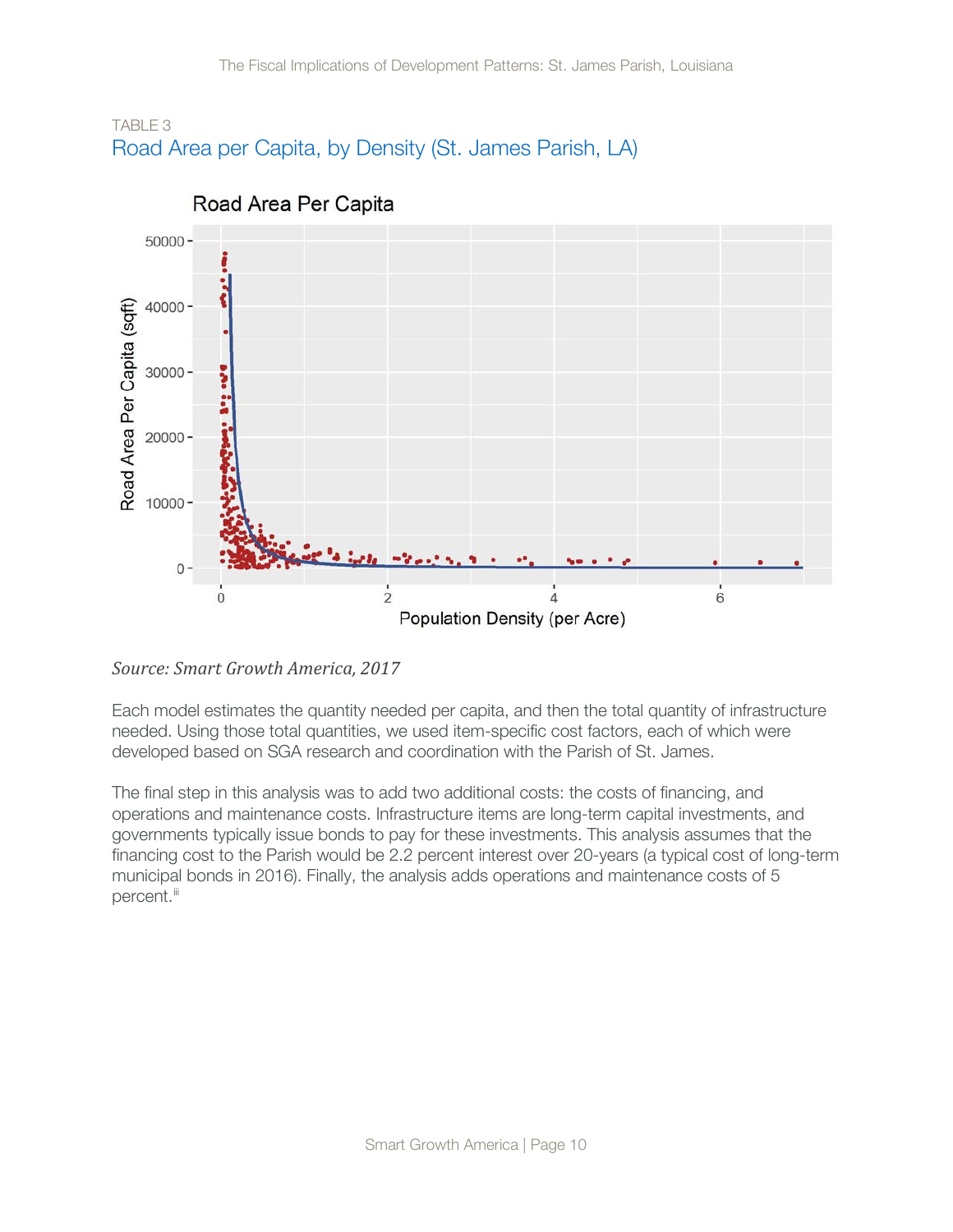## **Results**

There are two key results from this analysis. The first are the total 20-year costs, which are the total costs that our fiscal impact model estimated. For a sense of scale we report the results on a peryear basis [\(Table 4\)](#page-11-2).

The second result is what we call *net fiscal impact* [\(Table 5\)](#page-11-3). The net fiscal impact takes the total 20-year cost, and compares it against potential revenues of new residents. Here, we use an average revenue based on the Parish's 2016 budget of \$1,136 per resident (\$3,226 per household). The three scenarios all plan for the same level of growth. Therefore, they each would generate the same revenues. The only change among the scenarios is on the cost side. When we compare the revenues against the costs, the difference is the net fiscal impact. A negative net fiscal impact indicates that the Parish would lose money in accommodating the new growth; a positive net fiscal impact indicates that the Parish would actually make net revenues.

The results of this analysis [\(Table 4\)](#page-11-2) show that the Baseline scenario would cost the Parish [\\$34.6](#page-11-0) million over 20 years. This equates to [\\$1.73m](#page-11-4)illion per year, equivalent to 6.9 percent of the Parish's 2016 total budget revenues.<sup>[iv](#page-21-3)</sup> Applying the estimated potential tax revenues from new residents yields a 20-year net fiscal impact of [-\\$14.5](#page-11-5) million, or [-\\$0.73](#page-11-6) million per year [\(Table 5\)](#page-11-3).

Alternative A, which assumes a neighborhood density of [2.5 h](#page-5-3)ouseholds per acre, would reduce the 20-year costs to [\\$18.5](#page-11-7) million. The 20-year net fiscal impact would be  $+$ \$1.54 million.

Alternative B is similar to Alternative A but adds 50 percent infill development. By exploiting existing infrastructure through infill development, this scenario substantially reduces costs. We estimate 20 year costs at [\\$12.5](#page-11-1) million [\(\\$0.62](#page-11-9) million per year). The 20-year net fiscal impact is [+\\$7.55](#page-11-10) million ( [+\\$0.38](#page-11-11) million per year).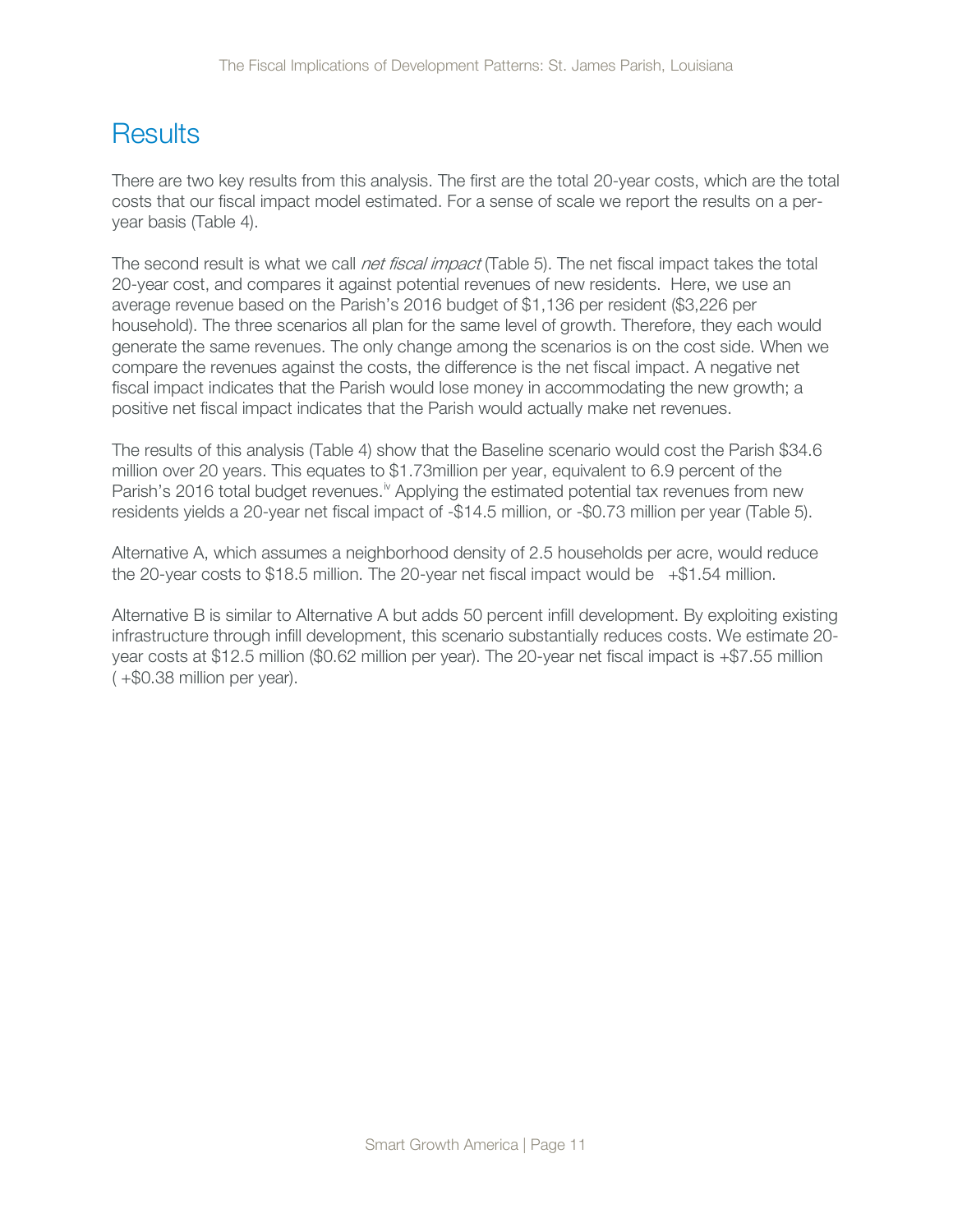#### <span id="page-11-2"></span>TABLE 4 Results – St. James Parish Development Costs in Summary

| (Millions \$)                                     | <b>Baseline</b>             | Alternative A                | Alternative B                |
|---------------------------------------------------|-----------------------------|------------------------------|------------------------------|
| Capital Costs<br>$-20$ years                      | \$26.7                      | \$14.3                       | \$9.62                       |
| <b>Amortized Costs</b><br>(20 years at 2.2% rate) | \$33.3                      | \$17.8                       | \$12.0                       |
| Maintenance Costs<br>-20 years                    | \$1.33                      | \$0.71                       | \$0.48                       |
| Total Costs - 20 years                            | \$34.6                      | \$18.5                       | \$12.5                       |
| Total Costs per Year                              | \$1.7<br>(6.9% of revenues) | \$0.92<br>(3.7% of revenues) | \$0.62<br>(2.5% of revenues) |

#### <span id="page-11-7"></span><span id="page-11-1"></span><span id="page-11-0"></span>*Source: Smart Growth America, 2017*

#### <span id="page-11-3"></span>TABLE 5 Results – St. James Parish Development Net Fiscal Impact

<span id="page-11-10"></span><span id="page-11-8"></span><span id="page-11-5"></span>

| (Millions \$)                    | Baseline | Alternative A | Alternative B |
|----------------------------------|----------|---------------|---------------|
| Total Costs - 20 Years           | \$34.6   | \$18.5        | \$12.5        |
| Est. Tax Revenue -<br>20 Years   | \$20.0   | \$20.0        | \$20.0        |
| Net Fiscal Impact $-20$<br>Years | $-$14.5$ | $+ $1.54$     | $+ $7.55$     |
| Total Costs - Annual             | \$1.73   | \$0.92        | \$0.62        |
| Est. Tax Revenue -<br>Annual     | \$1.00   | \$1.00        | \$1.00        |
| Net Fiscal Impact -<br>Annual    | $-$0.73$ | $+ $0.08$     | $+ $0.38$     |

<span id="page-11-11"></span><span id="page-11-9"></span><span id="page-11-6"></span><span id="page-11-4"></span>*Source: Smart Growth America, 2017*

*Note: Net Costs shown as negative values. Positive values indicate net revenue generation.*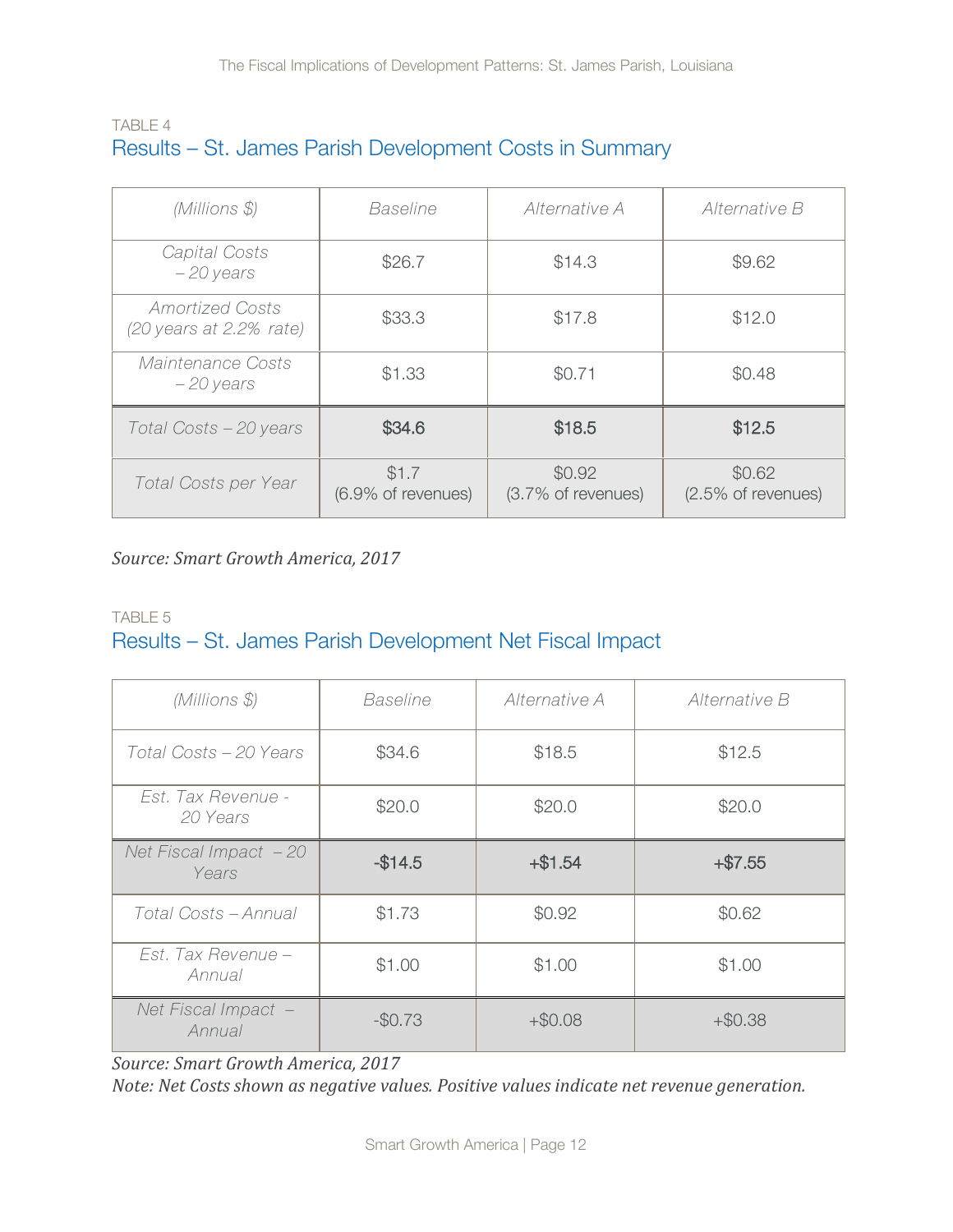Another way of looking at costs is to consider the marginal costs per new resident or household. This measure tells us, on the average, how much each new resident costs the Parish in terms of infrastructure. Under the Baseline Scenario, each new resident would cost the Parish [\\$1,324](#page-12-0) per year. This compares to [\\$708](#page-12-1) annually per resident under Alternative A; and [\\$478](#page-12-2) annually per resident in Alternative B [\(Table 6\)](#page-12-3).

### <span id="page-12-3"></span>TABLE 6 Results – St. James Parish Development Costs per Capita (Marginal Costs)

|                                                   | Baseline | Alternative A | Alternative B |
|---------------------------------------------------|----------|---------------|---------------|
| Total 20-year Costs<br>per Additional<br>Resident | \$26,473 | \$14,160      | \$9,558       |
| Annual Costs per<br>Additional<br>Resident        | \$1,324  | \$708         | \$478         |
| Annual Costs per<br>Additional Household          | \$3,759  | \$2,011       | \$1,357       |

<span id="page-12-6"></span><span id="page-12-5"></span><span id="page-12-4"></span><span id="page-12-2"></span><span id="page-12-1"></span><span id="page-12-0"></span>*Source: Smart Growth America, 2017*

The bottom row of [Table 6](#page-12-3) simply scales these per person costs to the household level. One way of interpreting these numbers is to think of them in terms of how much each household would have to pay the Parish to "break even" in terms of infrastructure. The Baseline Scenario would cost the Parish [\\$3,759](#page-12-4) annually for each new household; [\\$2,011](#page-12-5) annually for each new household under Alternative B; and [\\$1,357](#page-12-6) annually for each new household under Alternative B.

Alternative A and Alternative B represent noteworthy points for a revenue analysis, and it brings us back to what we observe for net fiscal impacts. Recall that the net fiscal impact calculations used the 2016 budget average revenues of \$3,226 per household. This tells us that Alternative A and Alternative B have a marginal cost per resident *less* than the expected marginal revenues  $- a$ positive net revenue for the Parish.

These marginal costs result differ from the net fiscal impact because they do not consider the fact that new residents do not arrive all at once, and the net fiscal impact calculations do. When the revenues trickle in year-over-year, Alternative A is nearly neutral for a net fiscal impact of +\$80,000 annually, and Alternative B has a positive net fiscal impact of [+\\$380](#page-11-11),000 annually.

This analysis tells us that *development at existing average density levels would cost the Parish more* money – only for these infrastructure items – than the Parish would likely receive in revenues. The costs are amplified when we consider the comprehensive set of infrastructure items; however, this is a simplified analysis for sketch planning purposes.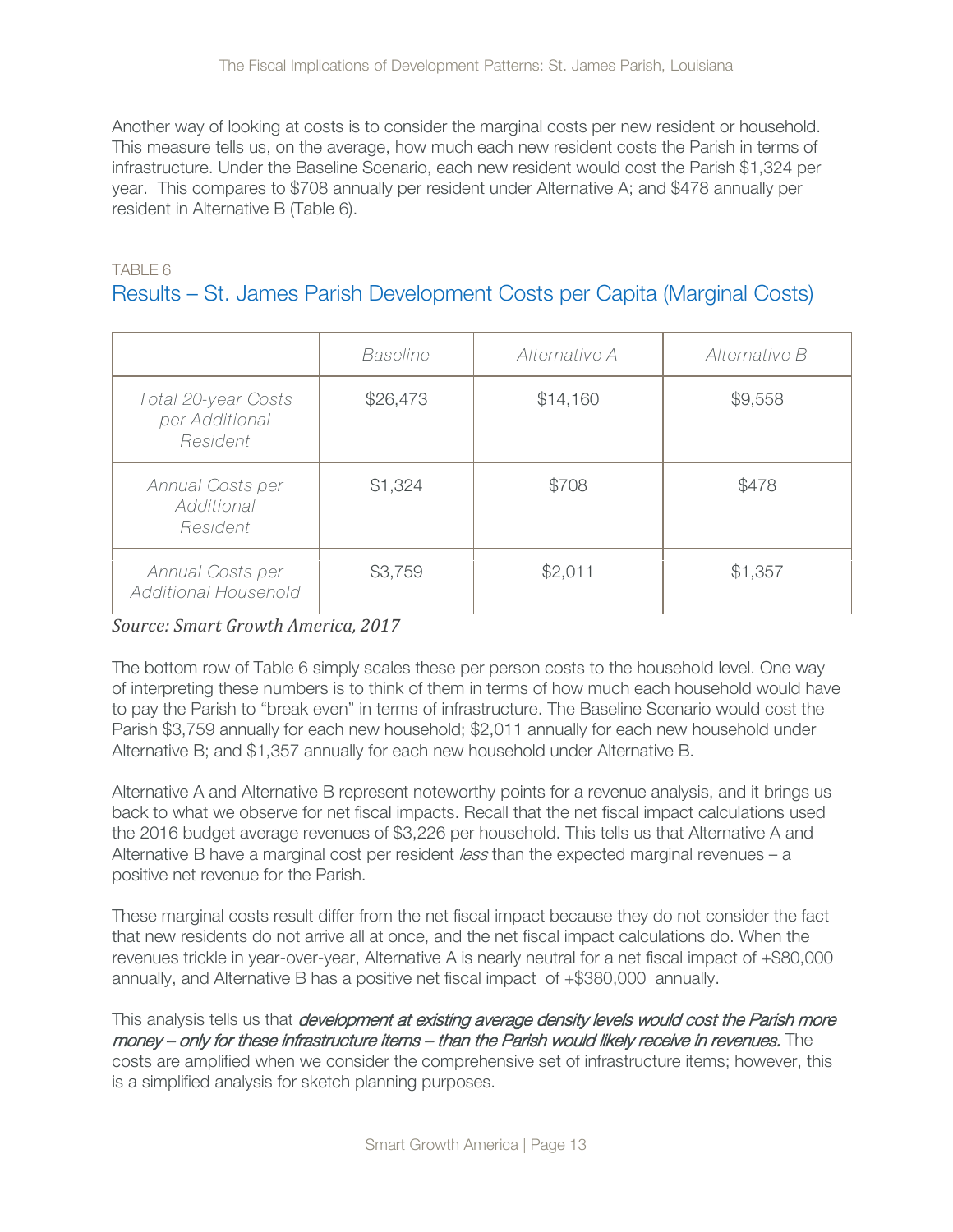Revenues per household in these scenarios are likely to be lower than those shown here because most of the additional revenue to the Parish would be in the form of property taxes. This means that even higher levels of density would be necessary to have "cost neutral growth."

The net fiscal impact results underscore the notion that the new growth would create a cost to the Parish if future development continues to build at existing densities. Those additional costs would have to be made up somewhere. For example, under the Baseline Scenario, the Parish would have to generate [\\$3,759](#page-12-4) annually from each new household for the household to pay its own marginal costs. Hypothetically, the Parish could tax these new households [\\$3,759](#page-12-4) per year, but we know that is unlikely. What is more likely is that the costs would be distributed among the existing residents and businesses. The Parish could also depend on external funds or state funds to pay for the costs, but the point remains that these revenues would have to be generated from somewhere.

Finally, we convert the costs into "cost savings" relative to the Baseline Scenario. Using this point of view, Alternative A and Alternative B offer significant potential savings to the Parish compared to the Baseline. Alternative A would save the Parish [\\$16.1](#page-13-1) million over 20 years (\$800,000 per year), while Alternative B would save the Parish [\\$22.1](#page-13-0) million over 20 years [\(\\$1.10](#page-13-2) million per year).

#### TABLE 7 Results – St. James Parish Development Cost Savings

<span id="page-13-1"></span><span id="page-13-0"></span>

| (Millions \$)         | <b>Baseline</b>          | Alternative A | Alternative B |
|-----------------------|--------------------------|---------------|---------------|
| Total 20-year savings | $\overline{\phantom{0}}$ | \$16.1        | \$22.1        |
| Savings per year      | $\overline{\phantom{0}}$ | \$0.80        | \$1.10        |

<span id="page-13-2"></span>*Source: Smart Growth America, 2017*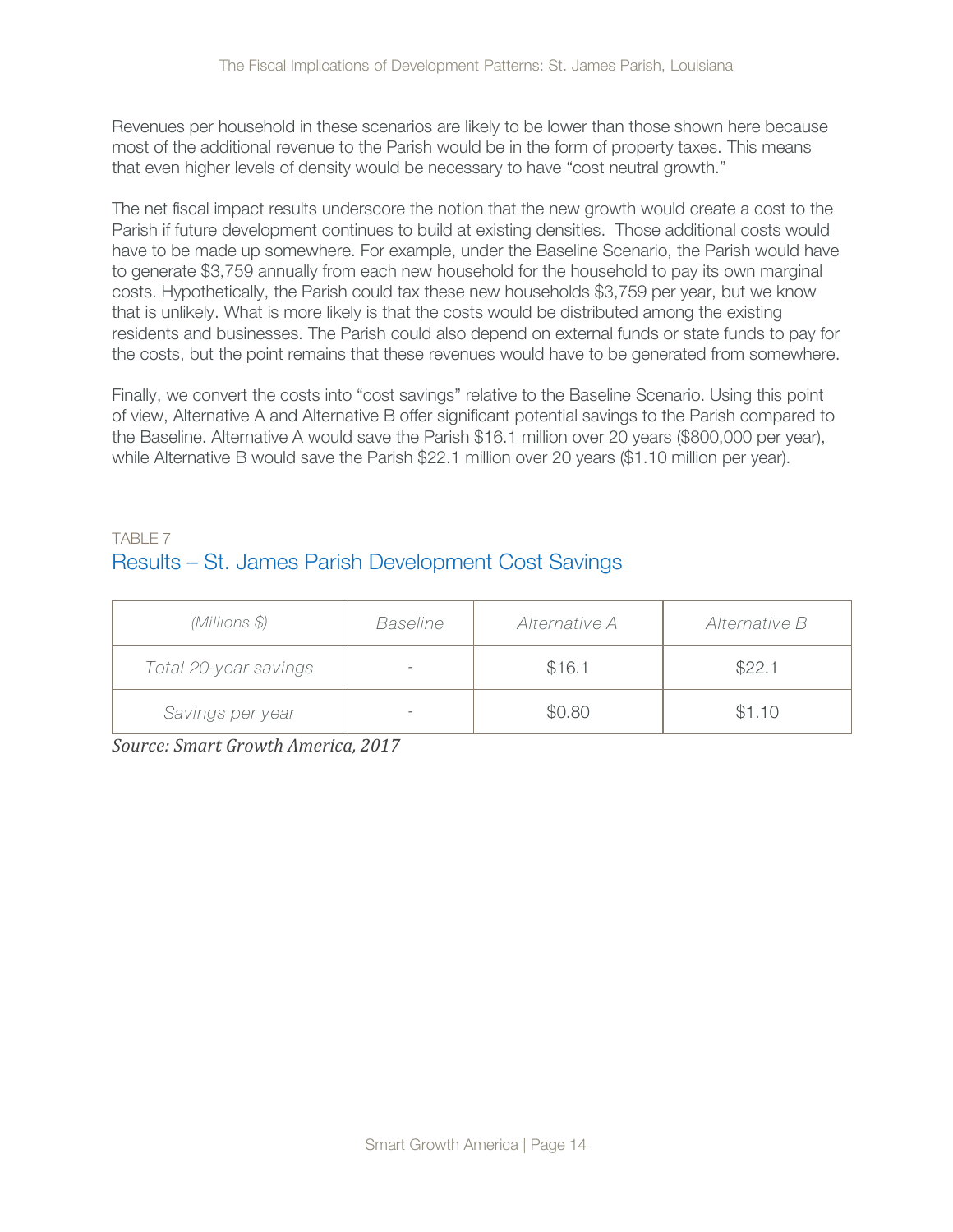## **Conclusion**

This analysis considers how the Parish of St. James might accommodate 460 additional households (1,306 residents) over the next 20 years (by 2036), which is roughly equivalent to the creation of four more subdivisions, each with the same number of households as Bellevue Lakes. The type of density matters in terms of what it would cost the Parish.

The Parish could accommodate new growth at existing average densities of 2.8 people per acre and do so at a cost of infrastructure provision of [\\$34.6](#page-11-0) million over twenty years, or a net fiscal impact of [-\\$14.5](#page-11-5) million after considering potential tax revenues of new residents.

An alternative scenario (Alternative A), which uses among the highest densities already observed in the Parish, would cost [\\$18.5](#page-11-7) million over the same period, or a 20-year savings [\\$16.1](#page-13-1) million. The 20-year net fiscal impact is [+\\$1.54](#page-11-8) million, meaning the scenario is just marginally revenue-positive.

A third scenario (Alternative B), uses higher densities and does so using 50 percent infill development. This scenario would cost [\\$12.5](#page-11-1) million over the same 20-year period, or a 20-year savings of [\\$22.1m](#page-13-0)illion. At this point the Parish is "in the black," with a 20-year net fiscal impact of [+\\$7.55](#page-11-10) million.

In short, accommodating growth at denser development patterns of about 2.5 households per acre would save the Parish in the form of reduced hydrant, roadway, and sidewalk infrastructure costs. Accommodating development at this density with a mix of infill development will result in a positive net fiscal impact to the Parish.

This is a set of hypothetical scenarios for the Parish of St. James, with assumed development forecasts. However, it highlights the financial consequences of land-use decisions over the long term. The costs of low-density, sprawling development add up to significant amounts over time. Smarter growth, with more compact development patterns, would reduce long-term costs.

A few caveats to this analysis are warranted. First, because the population forecast assumes projections of an increase of 460 households over 20 years within the context of an overall population decline, the magnitude of the numbers can vary. This is also the case with the development scenarios, which are hypothetical scenarios for density levels for the new growth. An analysis of a specific scenario or development pattern, especially within a defined geography would allow for assessment of other factors such as the costs of fixed services like schools, fire, police, waste management.

Secondly, both Scenario A and the Baseline Scenario assume new development in a "greenfield" pattern. The more likely case, reflected in Scenario B, is that at least part of the new growth to the Parish will be absorbed in existing housing and commercial stock, or as infill development in the existing footprint. Costs of absorbing residents or jobs in existing stock are generally negligible to the Parish aside from some costs of additional government services. Also, costs for infill development vary greatly, with complex developments costing significant sums in infrastructure, while other types of infill development costing a fraction of what greenfield development costs. Generally, based on discussions and work with several municipalities, SGA finds that the costs of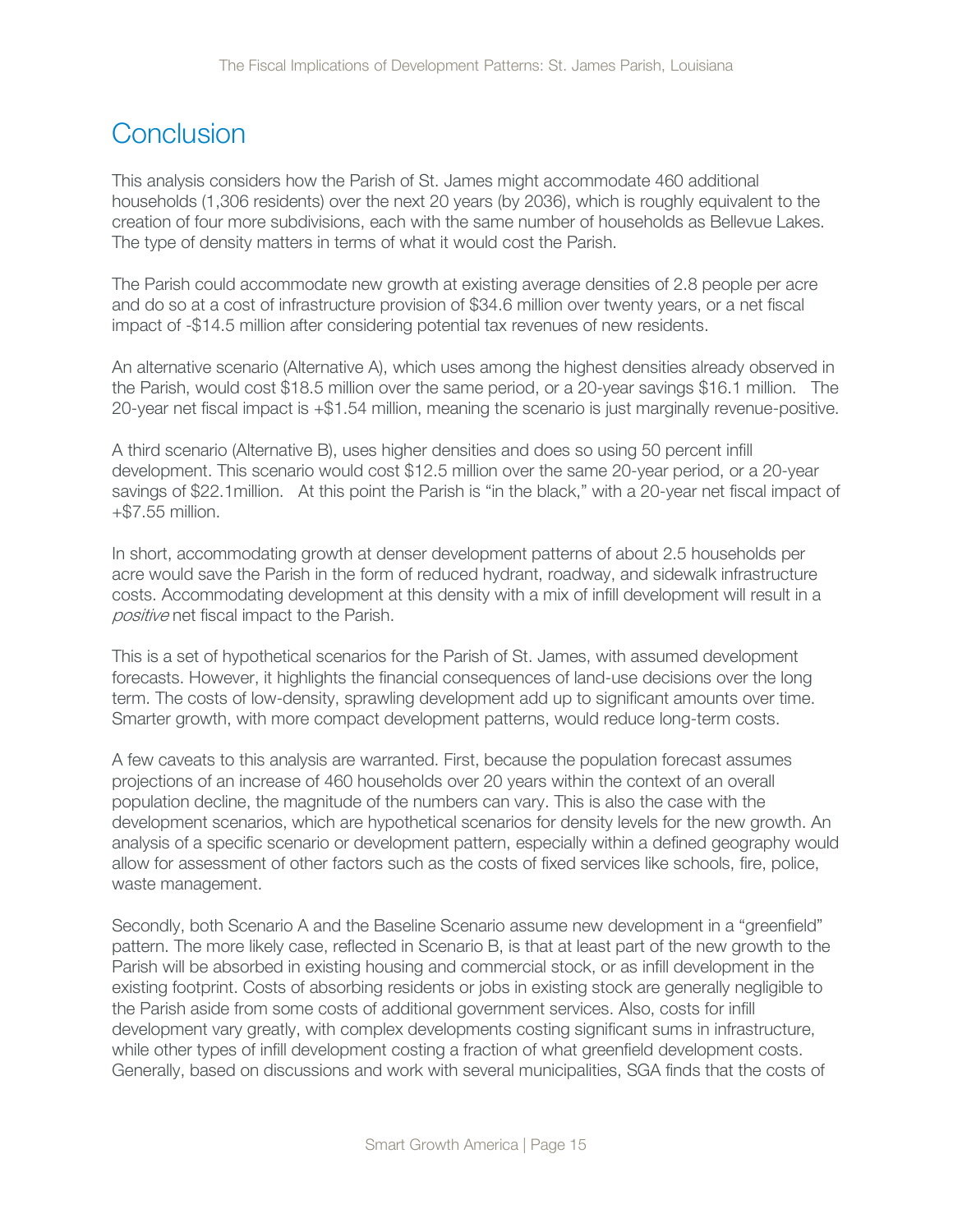infill development to the government can be around 35 percent of what the same development would cost in a greenfield.

Finally, SGA conducted this analysis for the Parish of St. James using data particular to that community. These factors and magnitudes differ from community to community, representing the various policy and spending decisions that differ across the country. Infrastructure provision, especially on a per-capita basis, can vary widely from one place to another, even at similar density levels. Thus, it is best to understand these cost estimating models as best suitable for St. James. The parameter estimates themselves are not suitable for application to other communities, although the trends of higher density requiring fewer people per capita do hold.

This analysis should be used as a guideline for the Parish of St. James to consider the fact that context-sensitive higher density levels are not only beneficial from an economic, social equity, and environmental standpoint, they also make financial sense. As portrayed, the Parish stands to save an additional [\\$22.1](#page-13-0) million by building at dense levels already present in the Parish; and these levels of density that are easily congruent with the character of the community. Continuing to build at low-density levels would yield heavy capital costs for major infrastructure items, and these costs can be mitigated with a "smart growth" approach to new development.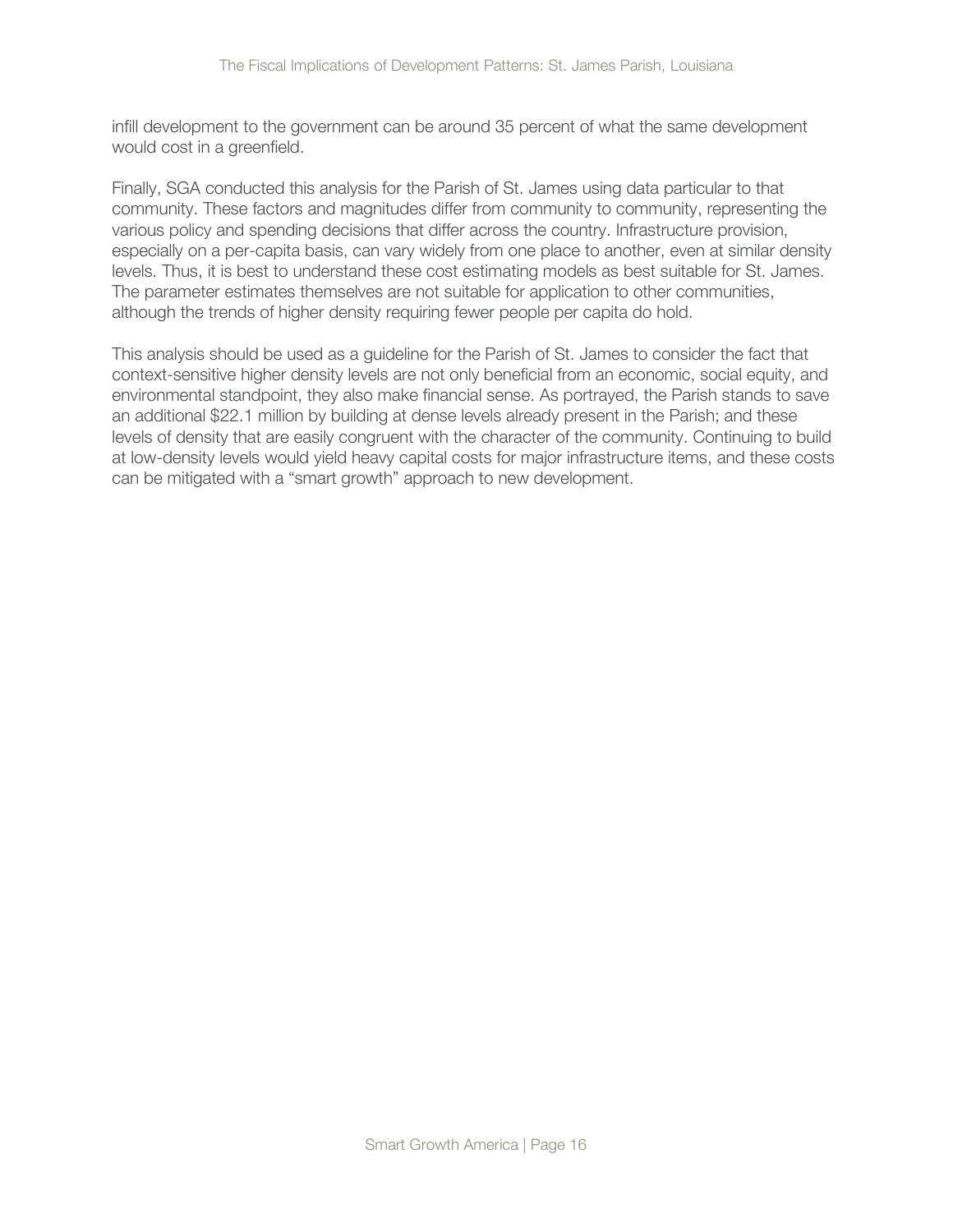# Appendix A – Technical Output

### **Roads**

|                                        | <b>Baseline</b> | Alternative A | <b>Alternative B</b> |
|----------------------------------------|-----------------|---------------|----------------------|
| Unit Cost $(\$ / sq. ft.)$             | \$30            | \$30          | \$30                 |
| Est. Road Area per Capita (sq.<br>ft.) | 645.23          | 345.00        | 345                  |
| Est. Road Area Needed (sq. ft.)        | 842,923         | 450,705       | 450,705              |
| Est. Cost of Road Needed (\$)          | 25,287,681      | 13,521,158    | 9,126,782            |



Smart Growth America | Page 17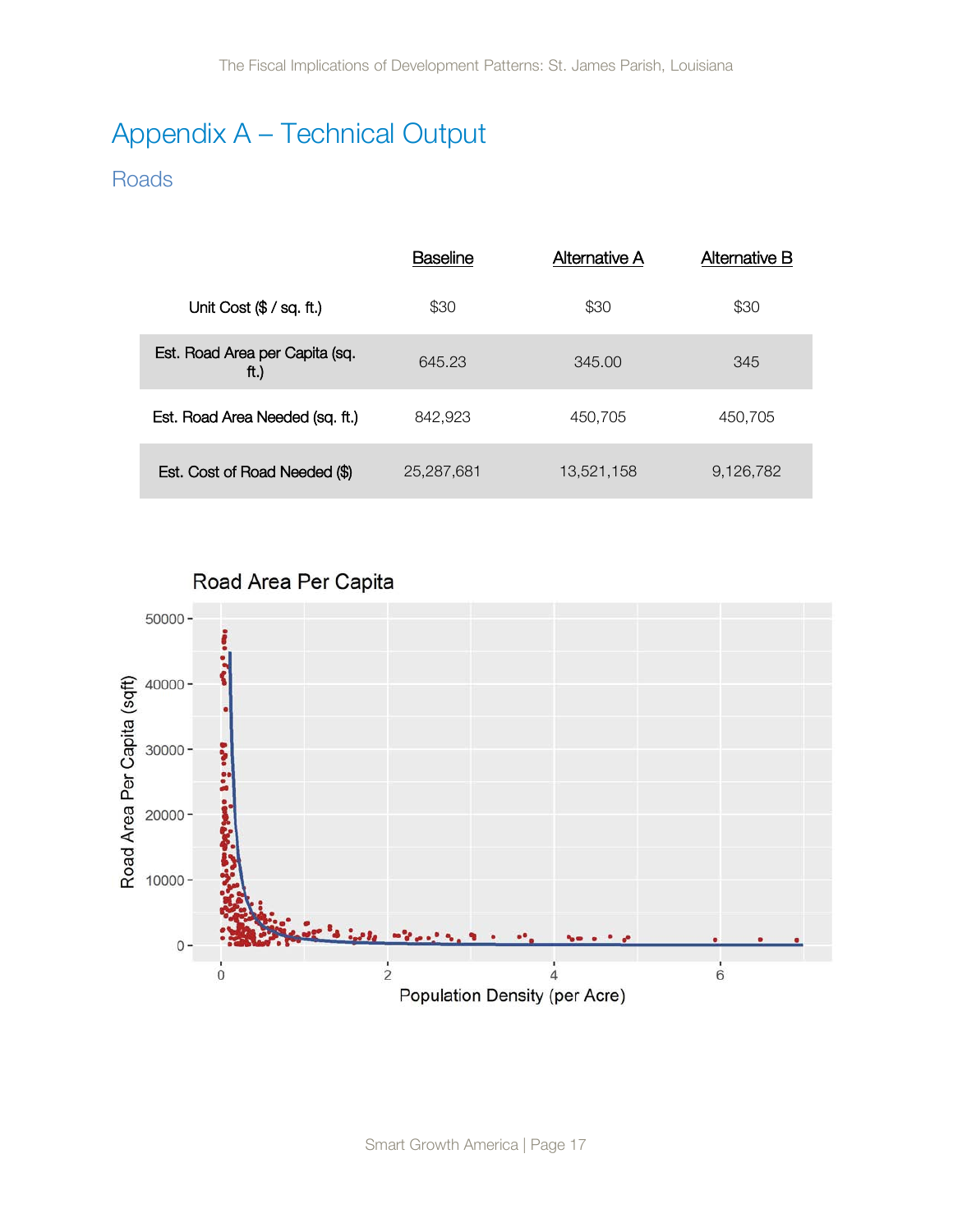| Dependent variable:          | In(Road Per Capita)                                       |       |
|------------------------------|-----------------------------------------------------------|-------|
| Mean:                        | 11,650                                                    |       |
| <b>Standard Deviation:</b>   | 20,390                                                    |       |
| OLS:                         |                                                           |       |
|                              | In(Road_Per_Capita)=7.194+ -0.694*In(population per acre) |       |
| log(PopDensity)              | $-0.694$                                                  |       |
| <b>Standard Deviation:</b>   | $-0.033$                                                  |       |
|                              | $t = -20.838$                                             |       |
|                              | $p = 0.000$ ***                                           |       |
| Constant                     |                                                           | 7.194 |
| <b>Standard Deviation</b>    | $-0.075$                                                  |       |
|                              | $t = 95.580$                                              |       |
|                              | $p = 0.000$ ***                                           |       |
| Observations                 |                                                           | 341   |
| $R^2$                        |                                                           | 0.562 |
| Adjusted $R^2$               |                                                           | 0.56  |
| <b>Residual Std. Error</b>   | $1.017$ (df = 339)                                        |       |
| <b>Sum Squared Residuals</b> |                                                           |       |
| <b>F Statistic</b>           | $434.212***$ (df = 1; 339)                                |       |
| Akaike criterion             |                                                           | 13.80 |

Log-likelihood -488.76

#### **Road Area Per Capita by Population Density**

**Note:**  $*_{p**p^{***}p<0.01}$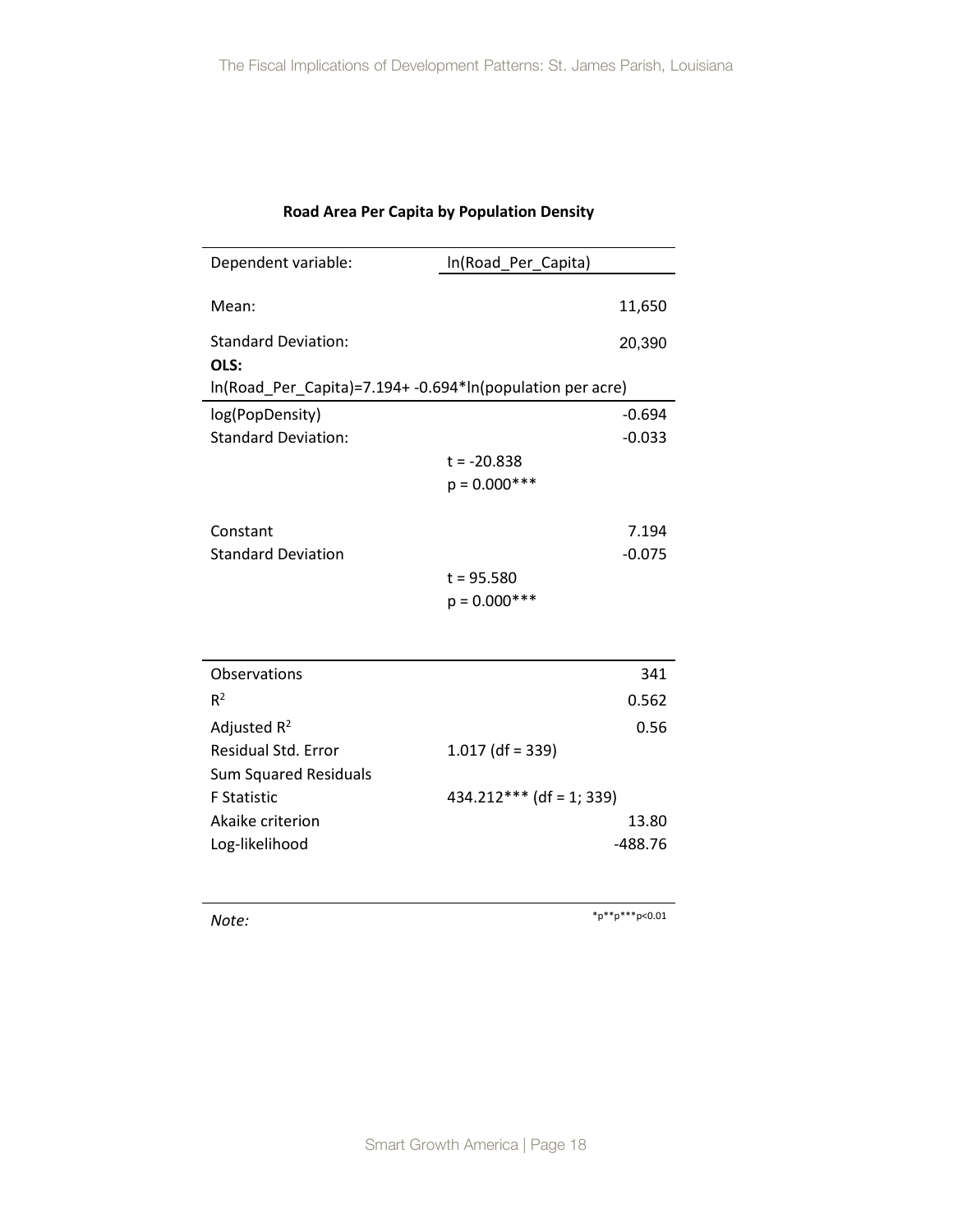### **Sidewalks**

|                                       | <b>Baseline</b> | Alternative A | <b>Alternative B</b> |
|---------------------------------------|-----------------|---------------|----------------------|
| Unit Cost $(\$ / sq. ft.)$            | \$4             | \$4           | \$4                  |
| Est. Sidewalk per Capita (ft.)        | 258             | 138           | 138                  |
| Est. Sidewalk Needed (ft.)            | 337,267         | 180,335       | 180,335              |
| Est. Cost of Sidewalk<br>Needed (ft.) | 1,349,068       | 721,338       | 486,903              |

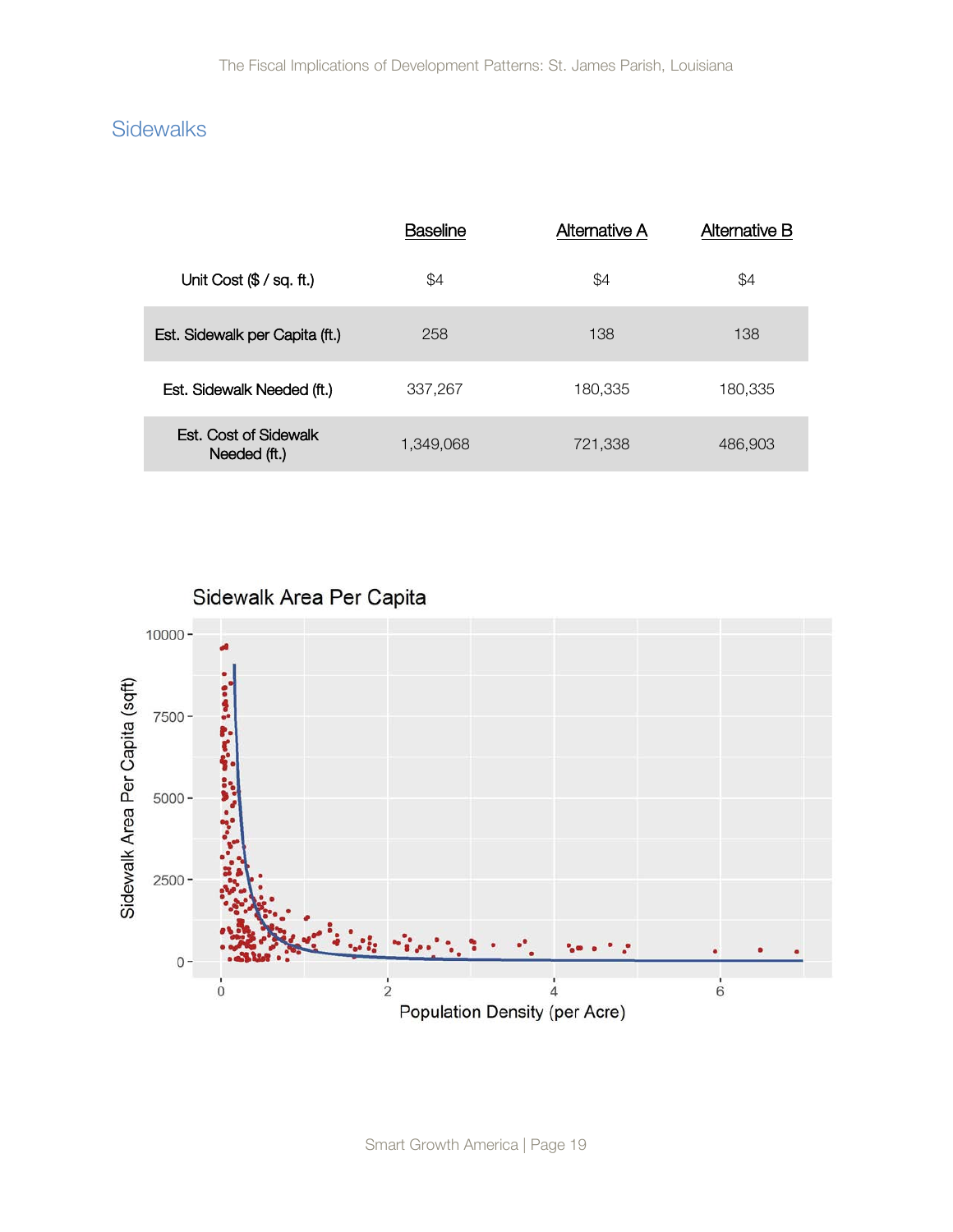| Dependent variable:                       | log(Sidewalk_Per_Capita)   |
|-------------------------------------------|----------------------------|
|                                           |                            |
| Mean:                                     | 1,296                      |
| <b>Standard Deviation:</b>                | 8,156                      |
| OLS:                                      |                            |
| $=6.278+ -0.694*$ In(population per acre) |                            |
| log(PopDensity)                           | $-0.694$                   |
| <b>Standard Deviation:</b>                | $-0.033$                   |
|                                           | t = -20.838                |
|                                           | $p = 0.000***$             |
|                                           |                            |
| Constant                                  | 6.278                      |
| <b>Standard Deviation</b>                 | $-0.075$                   |
|                                           | $t = 83.407$               |
|                                           | $p = 0.000***$             |
|                                           |                            |
| Observations                              | 341                        |
| $R^2$                                     | 0.562                      |
| Adjusted $R^2$                            | 0.56                       |
| Residual Std. Error                       | 1.017 (df = $339$ )        |
| <b>Sum Squared Residuals</b>              |                            |
| <b>F</b> Statistic                        | $434.211***$ (df = 1; 339) |
| Akaike criterion                          | 13.80                      |
| Log-likelihood                            | $-488.76$                  |

#### **Sidewalk Area Per Capita by Population Density**

**Note:**  $*_{p^{**}p^{**}p^{<0.01}}$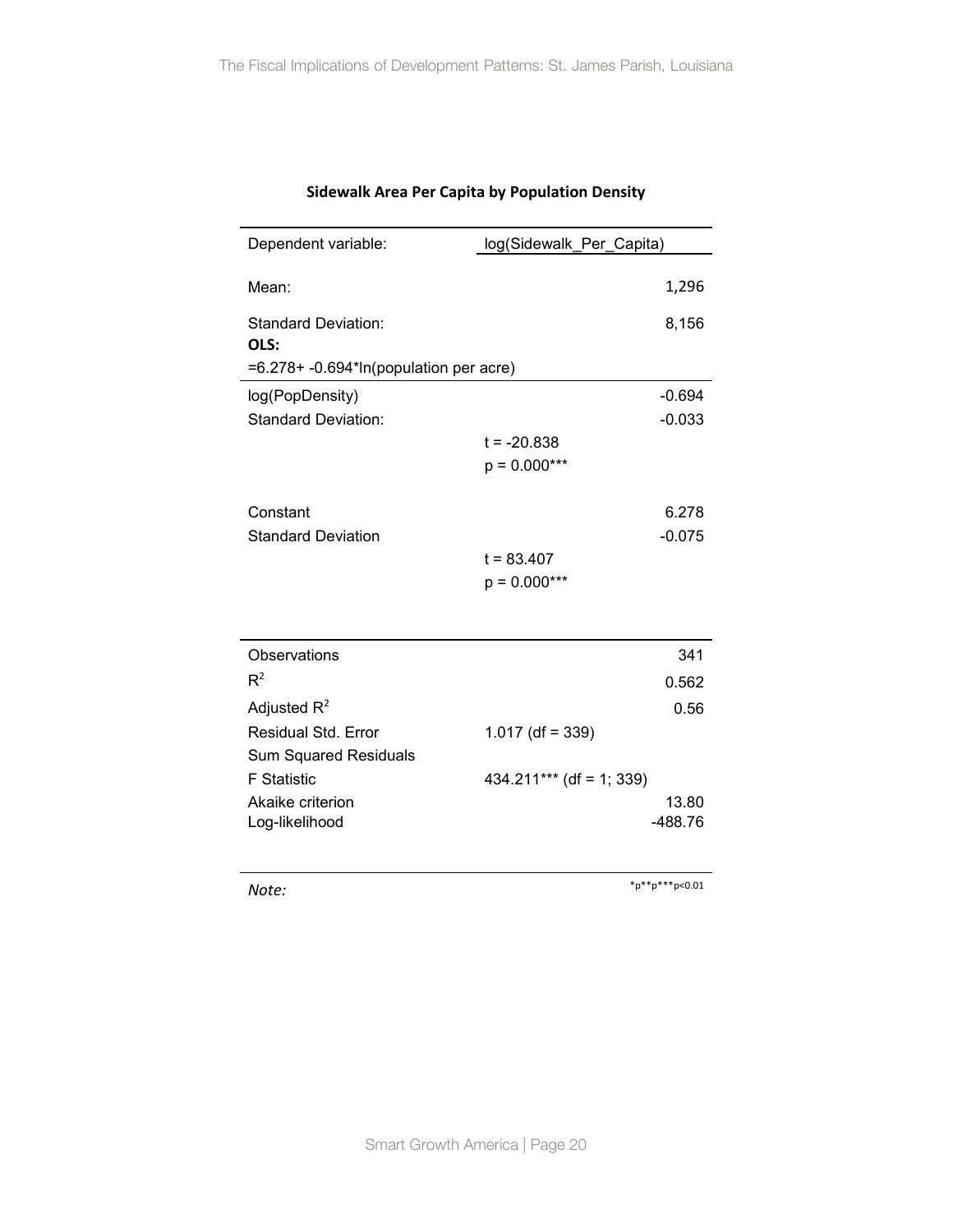### Fire Hydrants

|                                           | <b>Baseline</b> | Alternative A | <b>Alternative B</b> |
|-------------------------------------------|-----------------|---------------|----------------------|
| Unit Cost $(\$ / each)$                   | \$300           | \$300         | \$300                |
| Est. Fire Hydrants per Capita             | 0.04            | 0.02          | 0.02                 |
| Est. Fire Hydrants Needed<br>(each)       | 47              | 28            | 28                   |
| Est. Cost of Fire Hydrants<br>Needed (\$) | 14,183          | 8,473         | 5,720                |



Smart Growth America | Page 21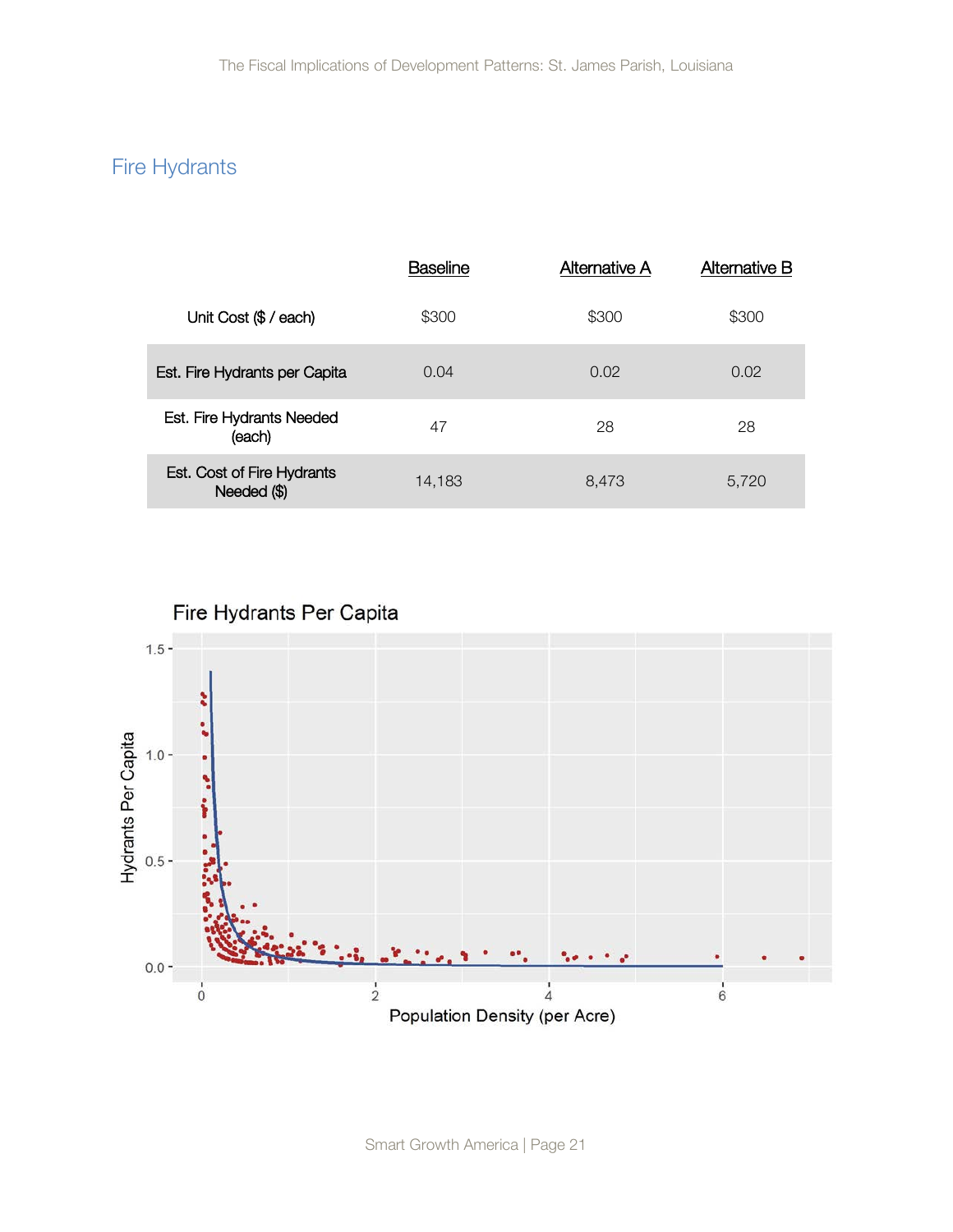<span id="page-21-2"></span><span id="page-21-1"></span><span id="page-21-0"></span>

| Dependent variable:                                  | log(hydrants_Per_Capita)   |
|------------------------------------------------------|----------------------------|
| Mean:                                                | 0.0965                     |
| <b>Standard Deviation:</b>                           | 0.2572                     |
| OLS:<br>$= -2.723 + -0.571$ *ln(population per acre) |                            |
| log(PopDensity)                                      | $-0.571$                   |
| <b>Standard Deviation:</b>                           | $-0.032$                   |
|                                                      | $t = -17.933$              |
|                                                      | $p = 0.000***$             |
| Constant                                             | $-2.723$                   |
| <b>Standard Deviation</b>                            | $-0.054$                   |
|                                                      | $t = -50.838$              |
|                                                      | $p = 0.000***$             |
|                                                      |                            |
| Observations                                         | 236                        |
| $R^2$                                                | 0.579                      |
| Adjusted $R^2$                                       | 0.577                      |
| <b>Residual Std. Error</b>                           | $0.687$ (df = 234)         |
| Sum Squared Residuals                                | 110.36                     |
| <b>F</b> Statistic                                   | $321.606***$ (df = 1; 234) |
| Akaike criterion                                     | $-175.39$                  |
| Log-likelihood                                       | $-245.18$                  |
|                                                      |                            |

#### **Fire hydrants Per Capita by Population Density**

<span id="page-21-3"></span>

**Note:**  $*_{p^{**}p^{**}p^{**}p^{**}} \sim 0.01$